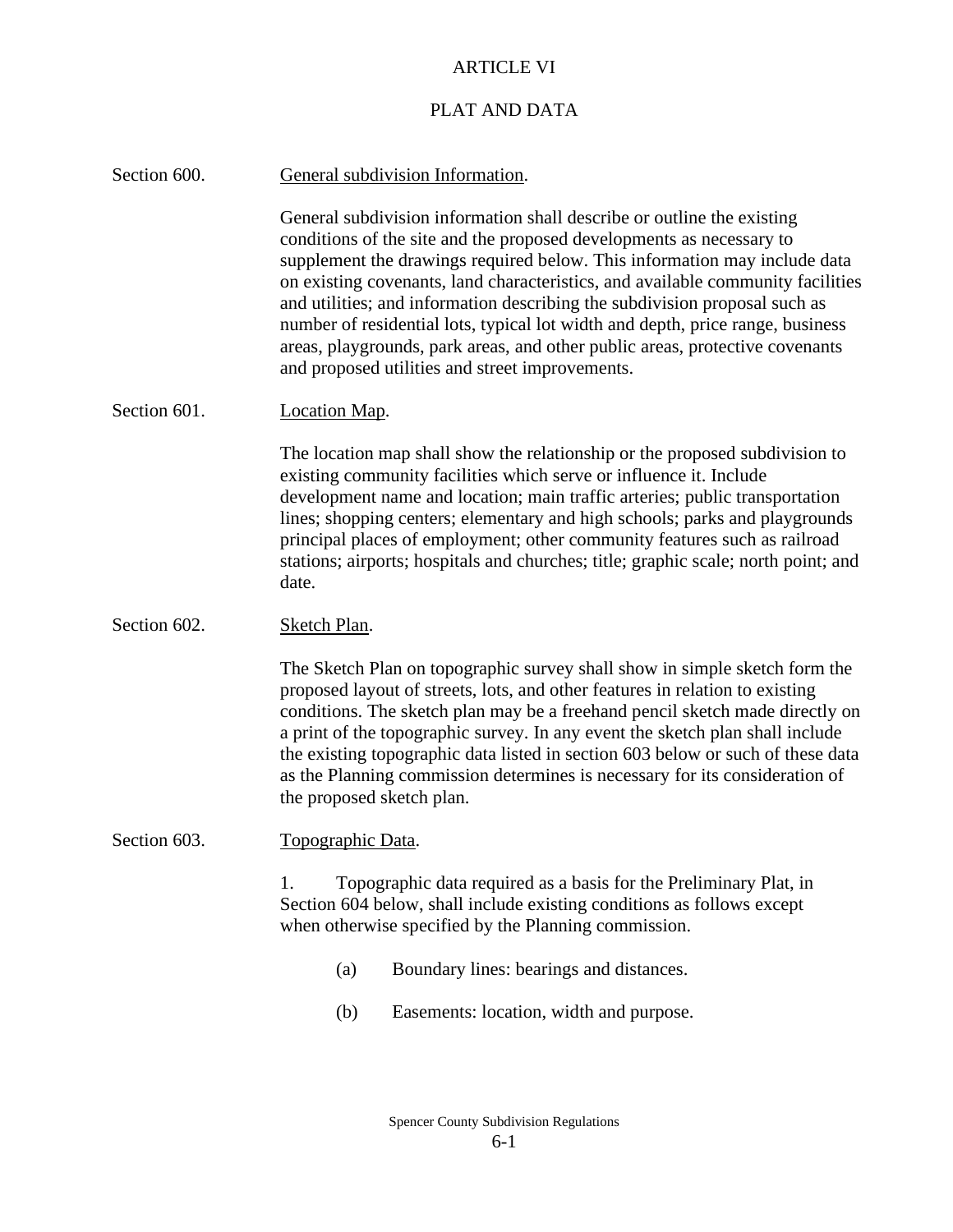- (c) Streets on, adjacent to, and within four hundred (400) feet of any part of the tract: name and right-of-way width and location; type, width and elevation of surf acing; and legally established centerline elevation; walks, curbs, gutters, culverts, etc.
- (d) Utilities on and adjacent to the tract: Location, size, and invert elevation of sanitary, storm and combined sewers; location and size of water mains; location of gas lines; fire hydrants, electric and telephone poles, and street lights; if water mains and sewers are not on or adjacent to the tract, indicate the direction and distance to, and size of nearest ones, showing invert elevation of sewers.
- (e) Ground elevations on the tract, based on a datum plane approved by the City or County Engineer for land that slopes less than approximately two (2) percent show spot elevations at all breaks in grade, along all drainage channels or swales, and at selected points not more than one hundred (100) feet apart in all directions; for land that slopes more than approximately two (2) percent either show contours with an interval of not more than five (5) feet if ground slope is regular and such information is sufficient for planning purposes, or show contours with an interval of not more than two (2) feet it necessary because of irregular land or need for more detailed data for preparing plans and construction drawings.
- (f) Subsurface conditions on the tract, if required by the Planning Commission location and results of tests made to ascertain subsurface soil, rock and ground water conditions; depth to ground water unless test pits are dry at a depth of five (5) feet; location and results of soil percolation tests if individual sewage disposal systems are proposed.
- (g) Other conditions on the tract: water courses, marshes, rock outcrop, wooded areas, isolated preservable trees one (1) foot or more in diameter, houses, barns, and other significant features and structures.
- (h) Key map showing location of the tract.
- (i) Title and certificates: present tract designation according to official records in the county Office for the recording of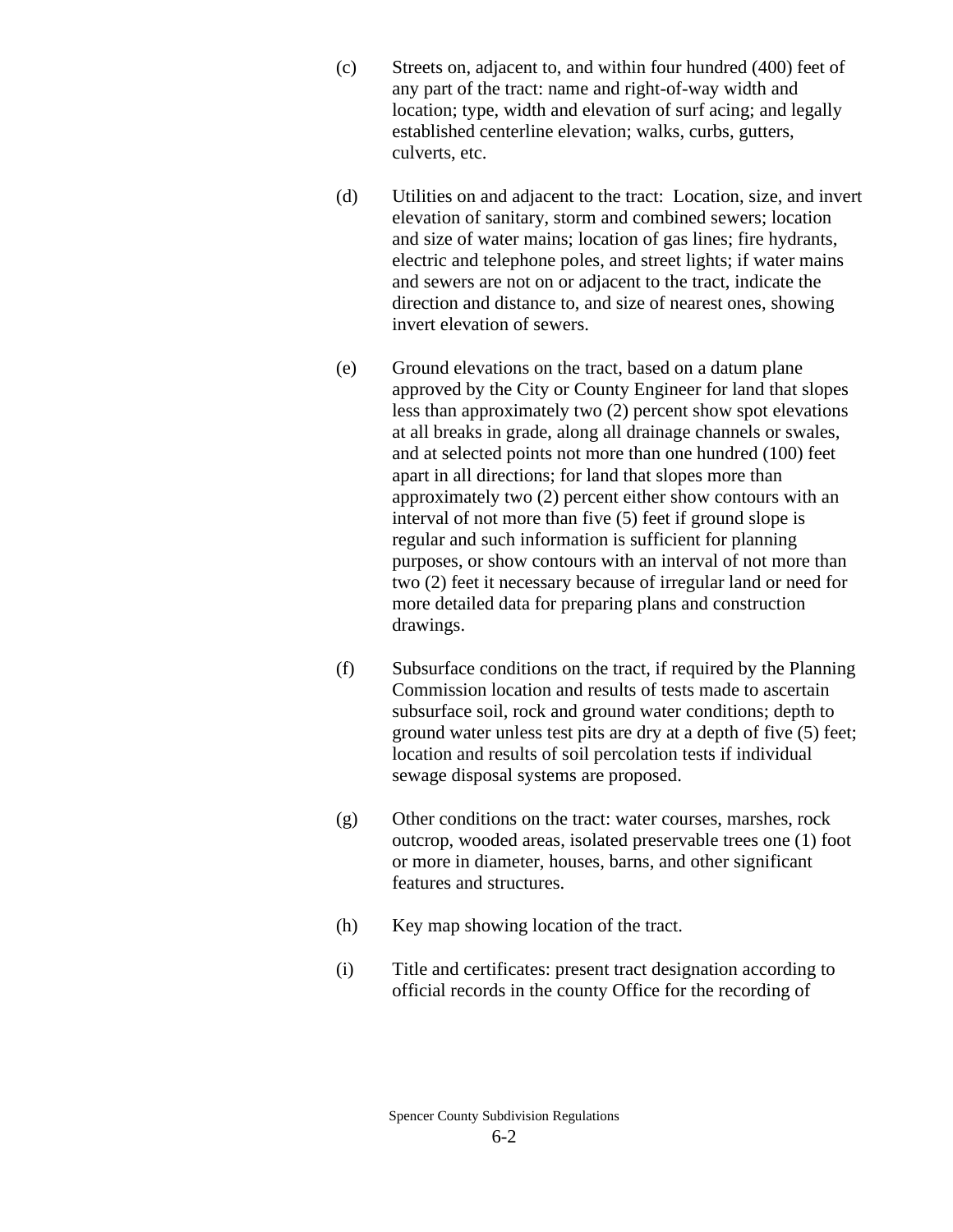deeds; title under which proposed subdivision is to be recorded, with names and addresses of owners, a list of all encumbrances, notation stating acreage, graphic scale, north arrow, datum, benchmarks, certification of registered civil engineer or surveyor, date of survey.

## Section 604. Preliminary Plat.

- 1. The Preliminary plat shall be at a scale of one hundred (100) feet to one (1) inch or larger. It shall show all existing conditions required above in Section 603, Topographic Data, and shall show all proposals including the following:
	- (a) Street names: right-of-way and roadway widths; approximate grades and gradients; length of new street proposed; similar data for alleys, if any.
	- (b) Other rights-of-way or easements; location, width and purpose.
	- (c) Location of utilities, if not shown on other exhibits.
	- (d) Lot lines, lot numbers and block numbers.
	- (e) Sites, if any, to be reserved or dedicated for parks, playgrounds or other public uses.
	- (f) Sites, if any, for multiple family dwellings, shopping center, churches, industry or other nonpublic uses exclusive of onefamily dwellings.
	- (g) Minimum building setback lines based on the zoning ordinance.
	- (h) Site data, including number of residential lots, typical lot size, minimum lot size, and acres in parks, etc.
	- (i) Where the preliminary plan includes a portion of a tract of land in single and separate ownership, the prospective street layout for the entire tract shall be submitted.
	- (j) Proposed subdivision name or identifying title, scale, north point and date.
	- (k) Names of record owners of all adjoining parcels.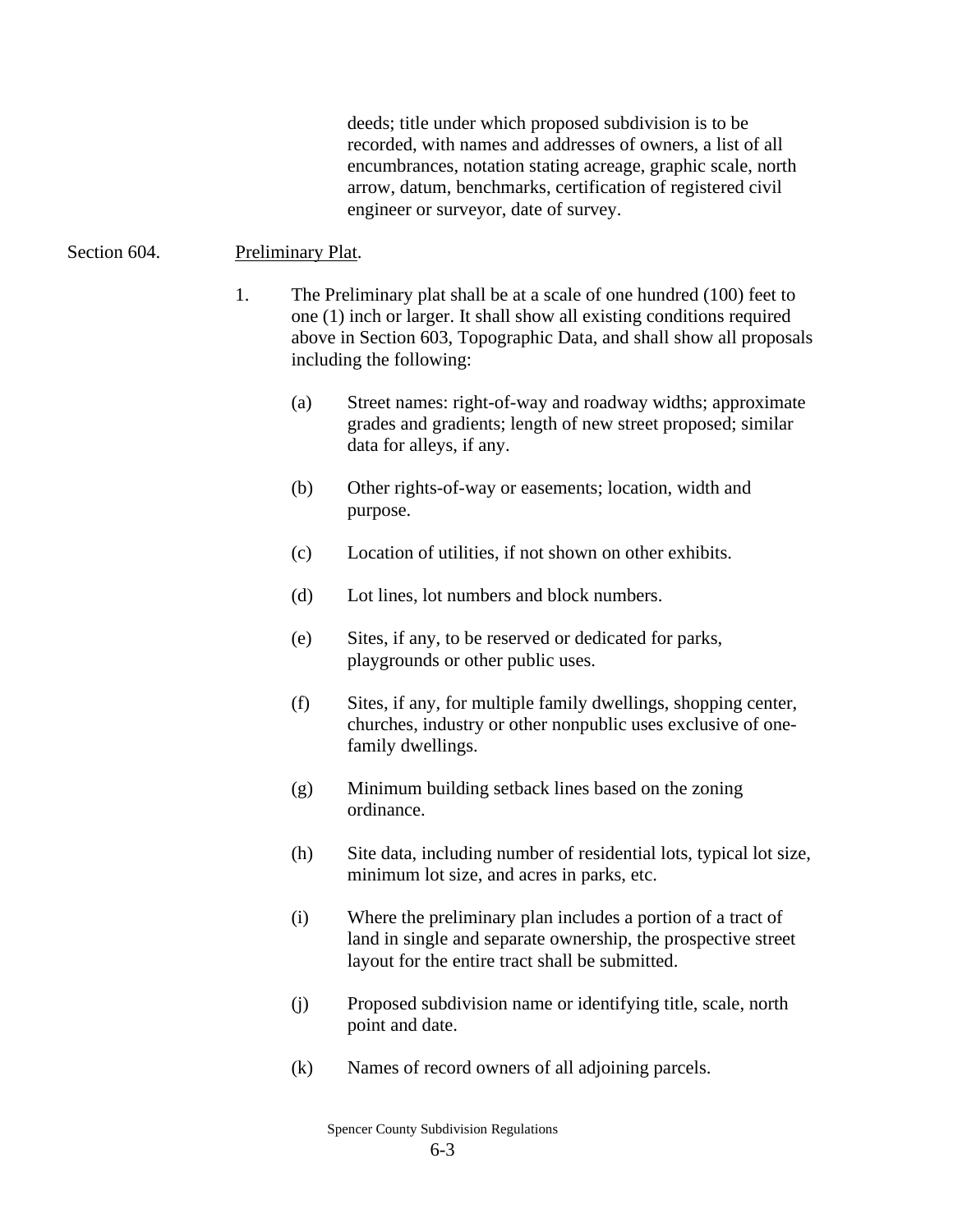Section 605. Draft of Protective Covenants.

When required by the planning Commission, the Preliminary Plat shall be accompanied by drafts of protective covenants whereby the subdivider proposes to regulate land use in the subdivision and otherwise protect the proposed development.

## Section 606. Final Plat.

- 1. The Final Plat shall be drawn in ink on tracing cloth or equally durable material that is eighteen by twenty-two (18 x 22) inches or thirty-six by fortyfour **(**36 x 44) inches and shall be at a scale of either fifty (50) feet to the inch or one hundred (100) feet to the inch. Where necessary, the plat may be on several sheets accompanied by an index sheet showing the entire subdivision. For large subdivisions the Final plat may be submitted for approval progressively in contiguous sections satisfactory to the planning commission. The Final plat shall show the following:
	- (a) Primary control points, approved by the city or county Engineer, or descriptions and "ties" to such control points, to which all dimensions, angles, bearing, and similar data on the plat shall be referred.
	- (b) Tract boundary lines, right-of-way lines of streets, easements, and other rights-of-way and property lines of residential lots and other sites; with dimensions in feet and hundredths of a foot, bearings of deflection angles, and radii, arcs, and central angles of all curves.
	- (c) Location, size, and invert elevation of all sanitary, storm, and combined sewers and the location of all manholes, inlets, and culverts.
	- (d) Name and right-of-way width of each street or other right-of-way.
	- (e) Location, dimensions and purpose of any easements.
	- (f) Number to identify each lot or site.
	- (g) Purpose for which sites, other than residential lots, are dedicated or reserved.
	- (h) Minimum building setback line on all lots and other sites.
	- (i) Location and description of monuments: One to be placed at each corner and at each change in direction of the boundary two to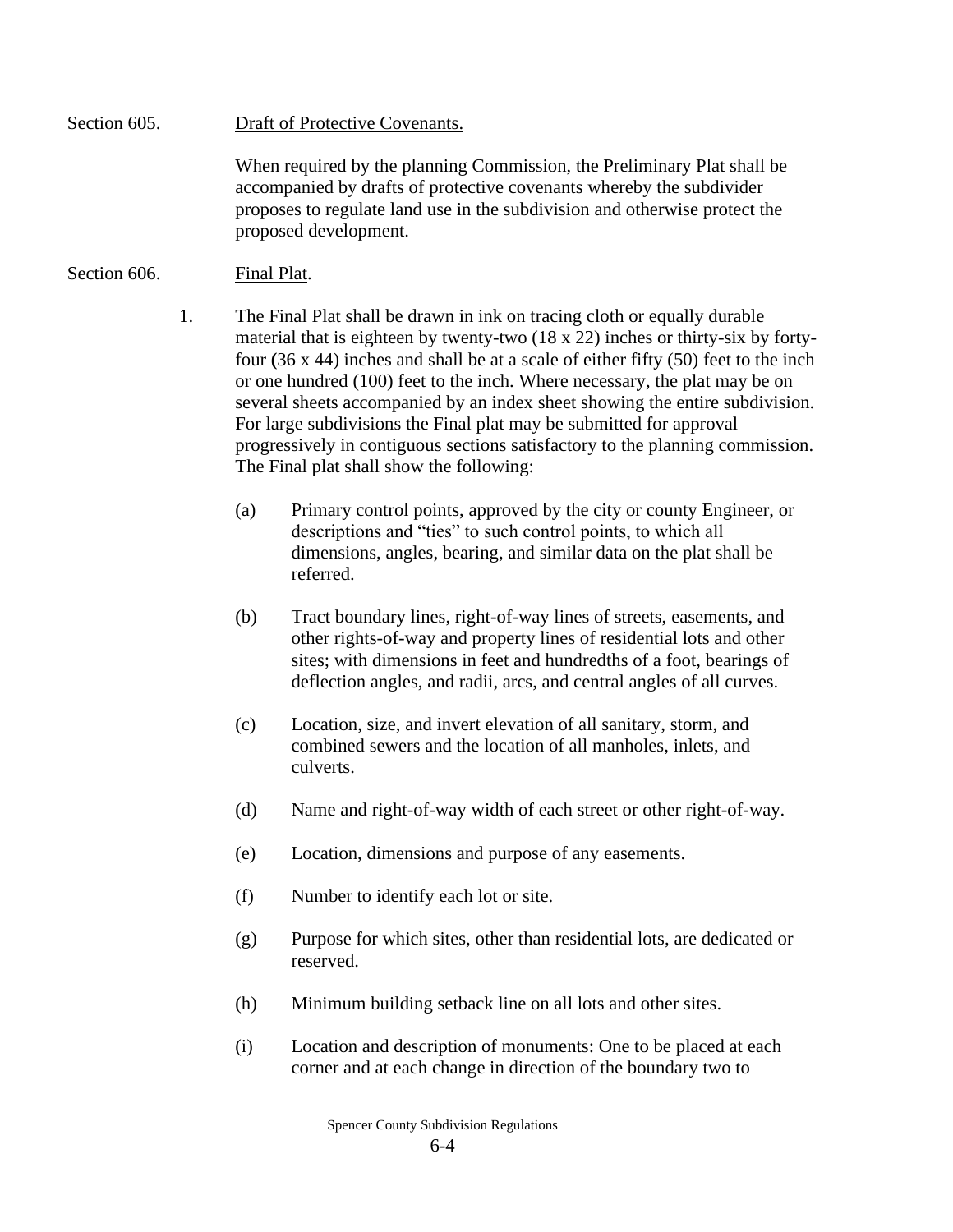be placed at each street intersection; and one at the beginning and end of curves on one side of the street.

- (j) Names of record owners of adjoining unplatted land.
- (k) Reference to recorded subdivision plats of adjoining platted land by record name, date and number.
- (l) Certification by surveyor or engineer certifying to accuracy of survey and plat.
- (m) Name and address of the owner; certification of title showing that applicant is the land Owner or his authorized agent.
- (n) Statement by Owner dedicating streets, right-of-way and any sites for public use.
- (o) Notation stating title, acreage, number of lots and key map showing the location of tract, graphic scale, north point and date.
- (p) Signature blocks for
	- (1) the City or county Engineer;
	- (2) the chairman of the Planning commission
	- (3) Health Officer
- Section 607. Cross Sections and Profiles.

Cross sections and profiles of streets, as approved by the City or County Engineer, including existing and proposed grades and culvert locations with invert elevations and sizes. The profiles shall be drawn to City or County standard scales and elevations, sand shall be based on a datum approved by the City Engineer.

- Section 608. A certificate by the City or County Engineer.
	- 1. A certificate by the City or County Engineer certifying that the subdivider has complied with one of the following alternatives:
		- (a) all improvements have been installed in accord with the requirements of these Regulations, or
		- (b) A bond or certified check has been posted, which is available to the City or County, and in sufficient amount to assure such completion of all required improvements.